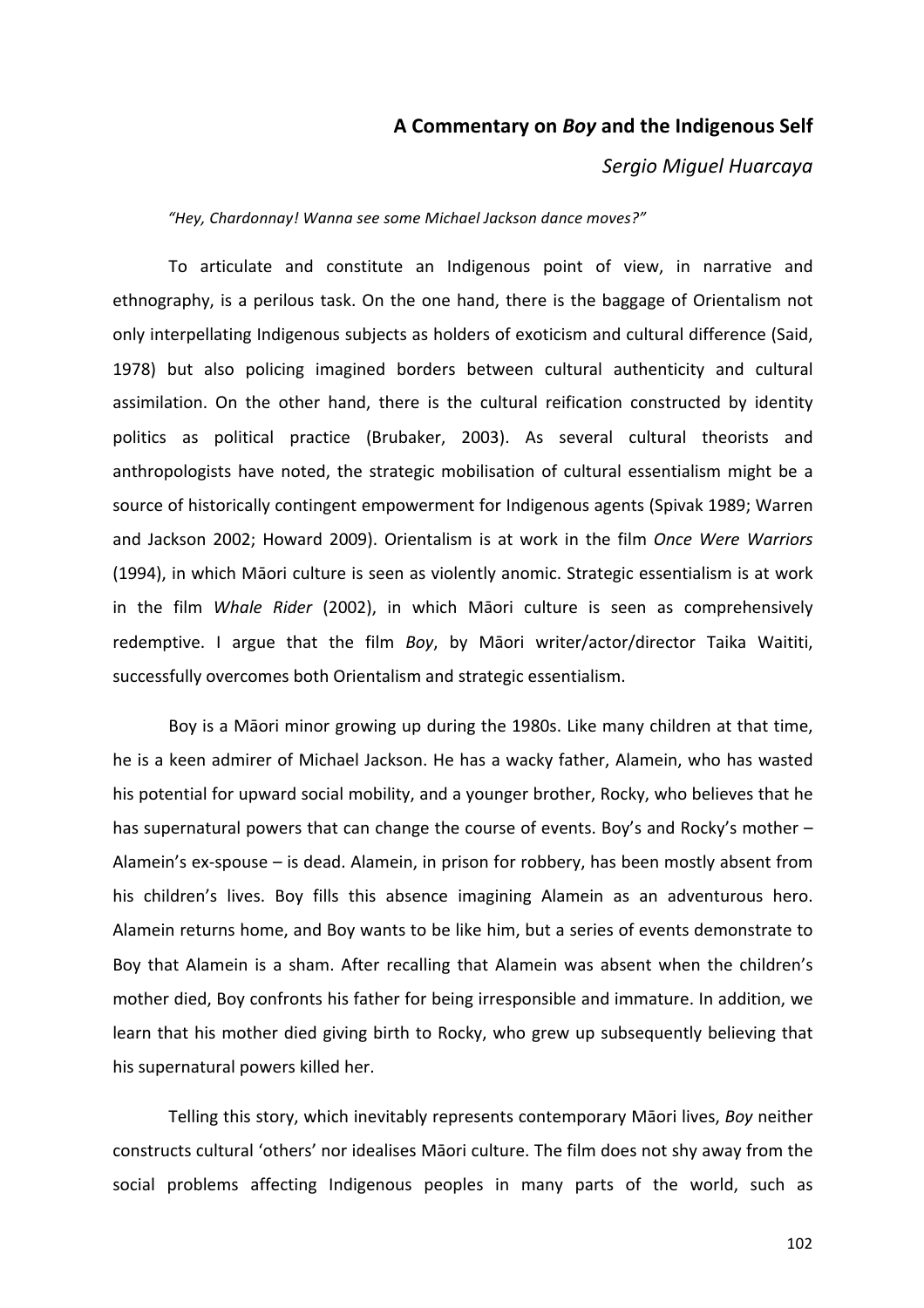marginalisation, poverty, and lack of opportunities, but these issues, rather than being the building blocks of the story, are contextual. The film demonstrates that even when poverty is widespread, Indigenous peoples are not, as an academic friend of mine put it, the "wretched of the earth" (Fanon 1965). In *Boy*, children do what most children do, which is to play. Rather than alienation and despair, the characters experience a good deal of plain and simple joy. Notwithstanding their serious problems, they have a living cultural community that provides support. My point here is that, in contrast to dominant representations of Indigenous cultures, *Boy* does not overemphasise wretchedness and disheartenment.

In addition, *Boy* dispels conceptualisations of Indigenous peoples as "internally homogenous, externally bounded groups" (Brubaker 2002) permanently resisting cultural encroachment. The first names of the characters, such as Dynasty, Rocky, and Dallas, point to ways in which most Indigenous peoples today are, as anybody else, avid consumers of mass media. The film takes this naming to extremes for comical effect, but it has a great deal of truth. In my area of research, the Ecuadorian highlands, I have found Indigenous children with first names such as Lady, after Lady Diana, Princess of Wales, and Harry, after Harry Potter. This is not necessarily wrong, inasmuch as they appropriate the names and resignify them.

At a broader level, *Boy* overcomes what Michel-Rolph Troillot (2003) has called the "savage slot" the symbolic field upon which 'nativeness' is premised. The savage slot refers to the simultaneous construction of the West and its others, without which the former is inconceivable. According to this symbolic order, the western-self is the rational observer whereas the savage-other is the voiceless object of observation. Structuring narrative and ethnographic production since colonial times, the savage slot makes it almost impossible to imagine Indigenous points of views and Indigenous leading characters. As is well known, most accounts of Indigeneity feature the same male protagonist/subject of European extraction and "the same brown, found object" (Taylor 2003).

Refusing to fill the pre-established slot of the 'savage-other', *Boy* challenges the western self. The Māori lives represented in *Boy* do not fit dominant, western expectations. On the one hand, they do not fit the expectations of those who value Indigenous cultures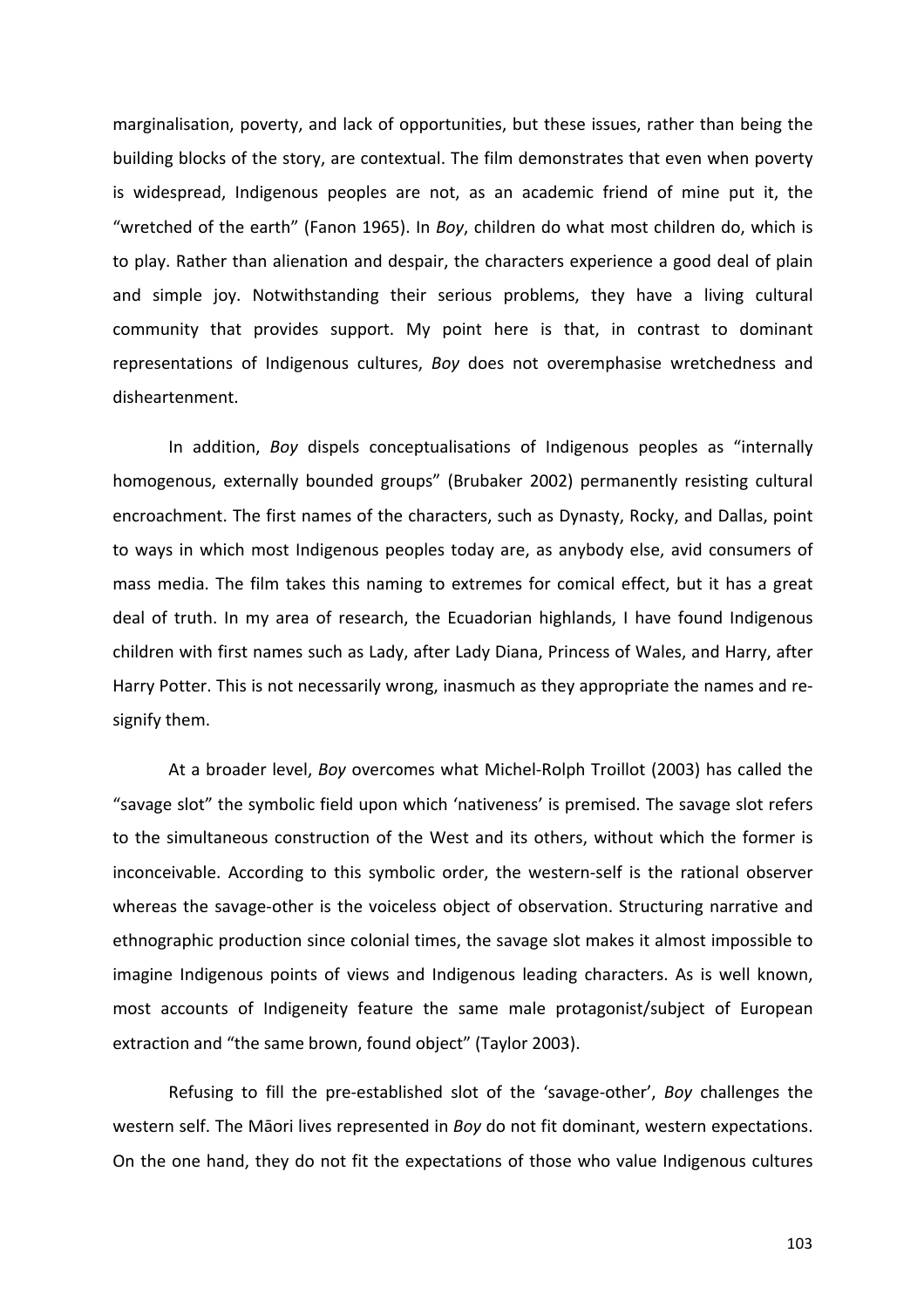for their exoticism. On the other hand, they do not fit the expectations of those who use discriminatory stereotypes to dismiss Indigenous claims for postcolonial justice. The film criticises Alamein's irresponsibility and self-delusion without explicitly blaming Māori destitution on western colonisation. Interestingly enough, at the early stages of the script, as Waititi recalls, Alamein was conceived as cruel and manipulative, a rather one-dimensional character that reproduced the stereotype that depicts Māori men as violent. Fortunately, Waititi realised that Alamein needed to be charming and funny; a likeable character that is almost impossible to pin down. Ultimately, avoiding the traps of Orientalism and strategic essentialism, *Boy* questions the rigid dichotomy between Indigenous and western peoples, deconstructing the West in the process.

All of these things considered, its success as a film lies in something else. *Boy* has been a box-office hit because of its humour  $-$  it is through humour that the film overcomes the limitations of Orientalism and strategic essentialism. Boy's imaginings of Alamein defeating enemies and carrying out adventures, which we see staged on the screen, are not only hilarious but are also wholly integrated into the plot. These sequences do not offer gratuitous slapstick. The same could be said of Rocky's supernatural powers. They are key to the plot. Notwithstanding its fantasy and clumsy humour, *Boy* is faithful, not to the anthropological gaze, which exoticises what it sees, but to the experience of Māori children growing up during the 1980s. Who of them can claim that he or she did not dance some Jackson moves?

## **ACKNOWLEDGMENTS**

The work behind this article was supported by the research project: 'Indigeneity in the Contemporary World: Performance, Politics, Belonging' (www.indigeneity.net), hosted by Royal Holloway University of London and funded by the European Research Council. Analysing performance as a vital mode of cultural representation and dynamic social practice, this multinational project studies what kind of cultural, political, ethical and aesthetic issues are negotiated within the concept of Indigeneity.

Sergio Miguel Huarcaya is a native from Lima, Peru. He has a PhD in Anthropology and *History from the University of Michigan, USA. From 1998 to 2001, he collaborated with the Confederation of Indigenous Nationalities of Ecuador as a video producer and instructor. In* his dissertation, he studies the Indigenous challenges to dominant constructions of identity